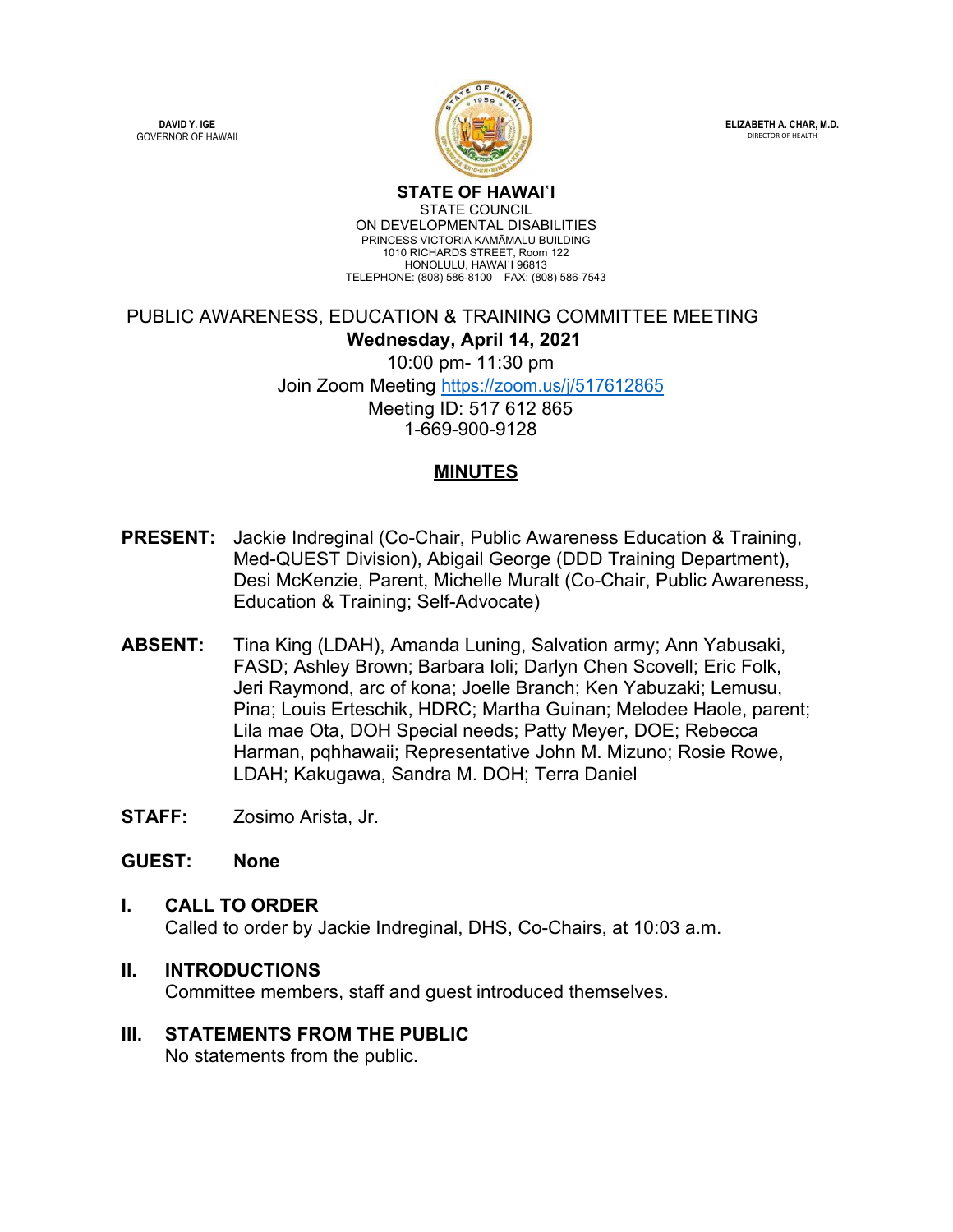## **IV. CONSENT ITEMS**

- A. Minutes of the February 10, 2021 Committee Meeting
	- The meeting minutes were approved.
- B. Agenda
	- The agenda was approved as circulated.

# **V. OLD BUSINESS**

- A. DD Council State Plan
	- This is the last year on the current state planEach committee will be working on the Annual workplan.
- B. Agencies Reports
	- Mrs. George reported: Training Series with Dr. Ruth Meyers is wrapping up on 4.14.2021. Registration link is on Developmental Disabilities Division website, under news and events, https://health.hawaii.gov/ddd/:
	- Department of Human Services (DHS) No report updates, continue to work on process for admissions.
- C. How to fill gaps in services for individuals with I/DD.
	- No new updates
- D. Legislative Issues
	- No new updates; Request for organizational chart in the HB 200 for DDD in reorg under Behavioral Health Division.
	- Possible video of the reorg that explains changes to the DDD.
- E. Alerts or Newsletter. Monthly updates from the Council
	- Maui program specialist, Roxann Kehus will retire on April 30, 2021
- F. 2022-2027 Five-year plan
	- Public comment document Shared by Zos Arista.
	- Scheduling community input meetings with the Community Children's Council meetings statewide and requests for gathering input from stakeholders.
	- Meetings will be virtual

## **VI. NEW BUSINESS**

- Desi Mckenzie map habit app that creates a daily schedule with videos and can be accessed with other staff who use the app.
- Desi Mcenzie requested to share PAET meeting info with more parents to attend.